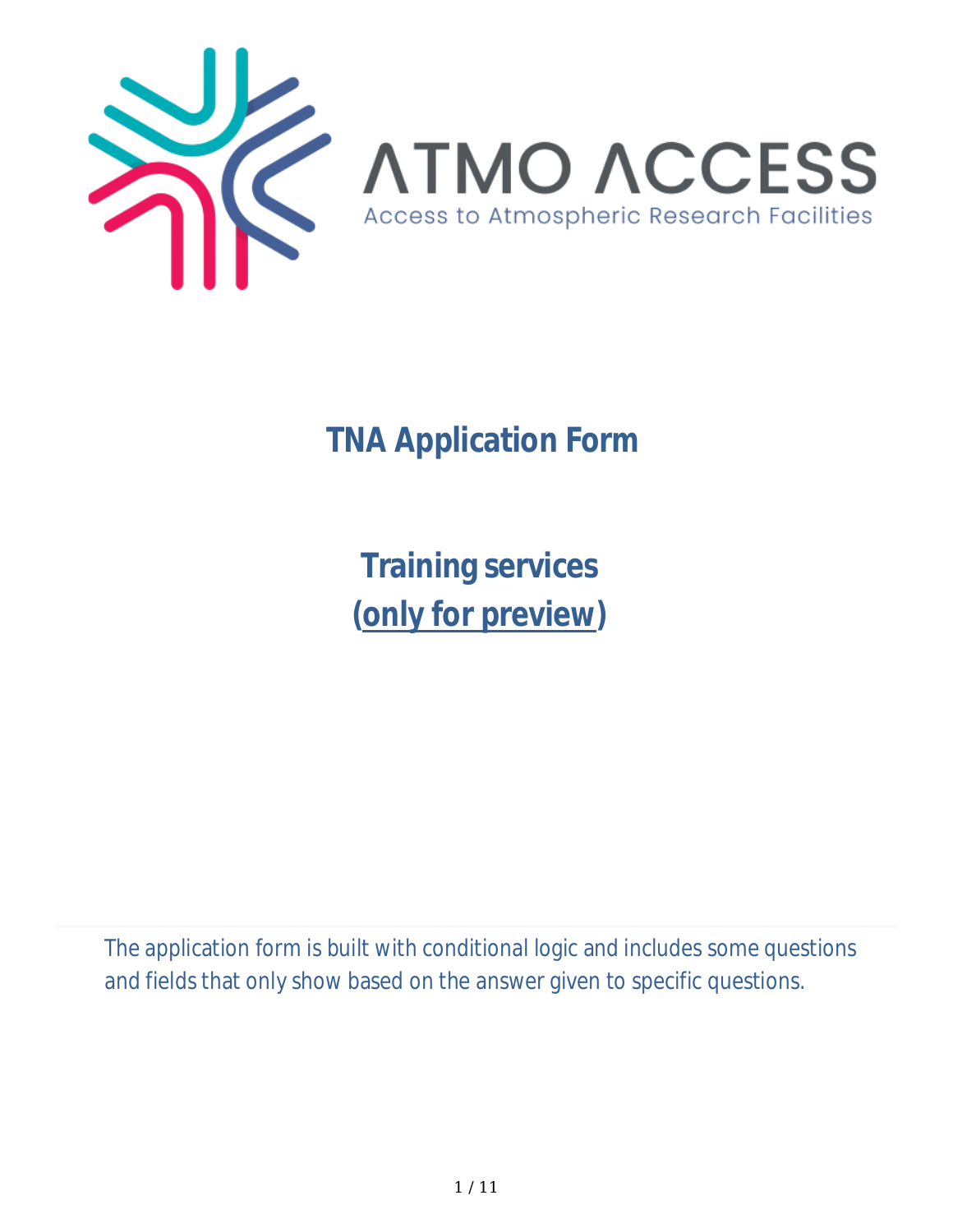Welcome to the ATMO-ACCESS TransNational Access proposal online submission form. Before filling out the form, don't forget to check the application guidelines available on the ATMO-ACCESS website as well as the previews of the form.

The ATMO-ACCESS project - through the CNR, acting as the Work Package Leader for TransNational Access needs to collect some basic user personal information and data for the means of processing applications for TNA under the ATMO-ACCESS project TransNational Access calls.

The ATMO-ACCESS will gather and securely store your data. Access will be restricted to required personnel, relevant TNA providers and selected qualified external evaluators, who will help determine successful applicants. Answers, informed consent and data will be stored at CNR, Italy, for the duration of this project, which should last 4 years. Your data will not be used for any other purpose than your TNA application and related reporting activities.

For more information, please read our privacy notice https://www.atmo-access.eu/atmo access-privacypolicy/, and the Google privacy policy https://policies.google.com/privacy

By submitting this form, you are also giving us permission to contact you.

#### **Email**

[mandatory](mailto:francesca.ricciardi@imaa.cnr.it) field

**I voluntarily agree to participate in this evaluation process to be granted transnational access to the ATMO-ACCESS research facilities. I have read and understood the above information.**

mandatory field

#### **PART A - General Information/ Information on the Applicant**

A.1 - Information on the User group LEADER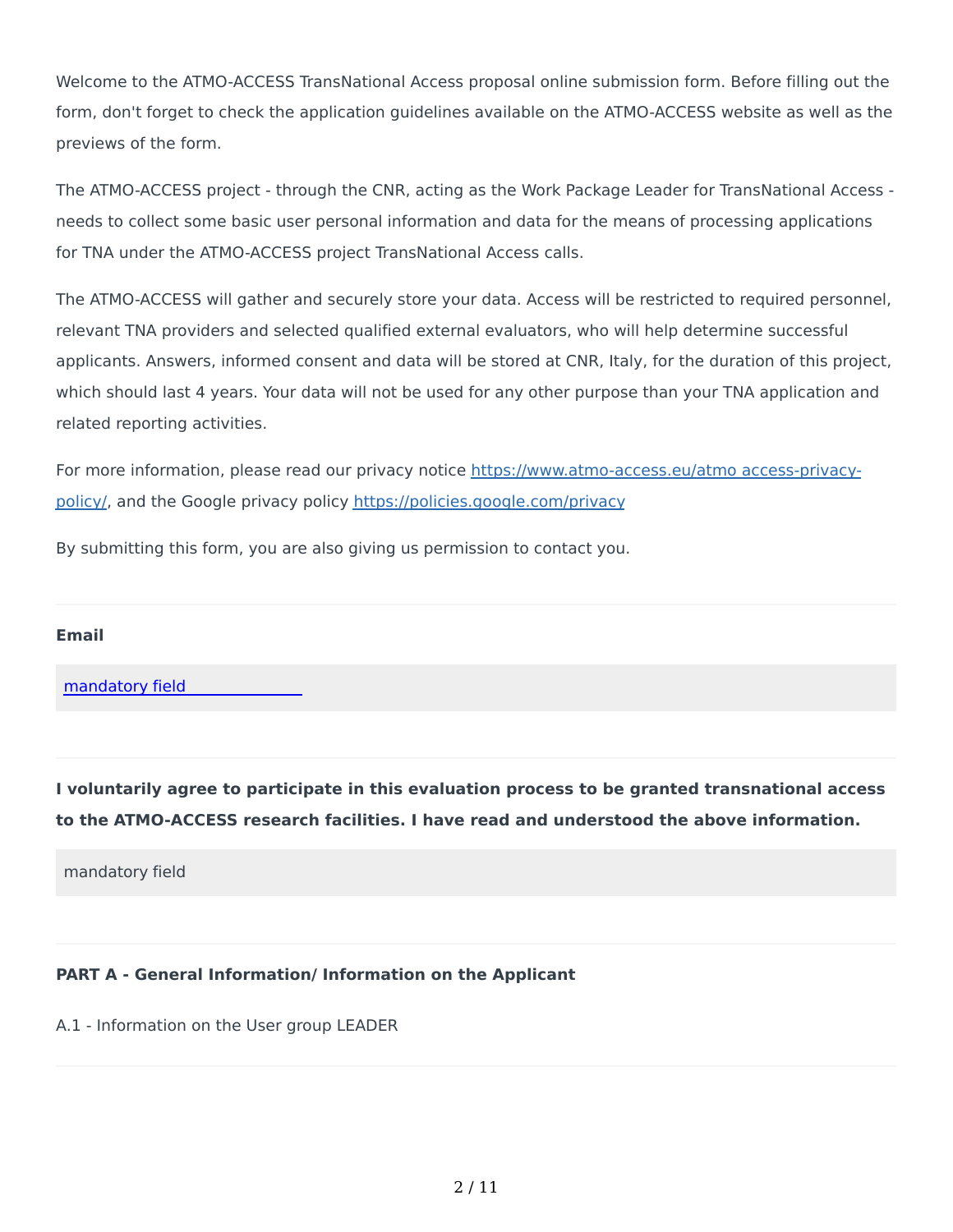## Please indicate your first name followed by last name

mandatory field

#### **Gender**

Mandatory field, select from drop-down list

#### **Nationality**

Mandatory field

#### **Profile**

Mandatory field, select from drop-down list

#### **Field of activity**

Mandatory field, select from drop-down list

#### **Please select your scientific field**

Mandatory field, select from drop-down list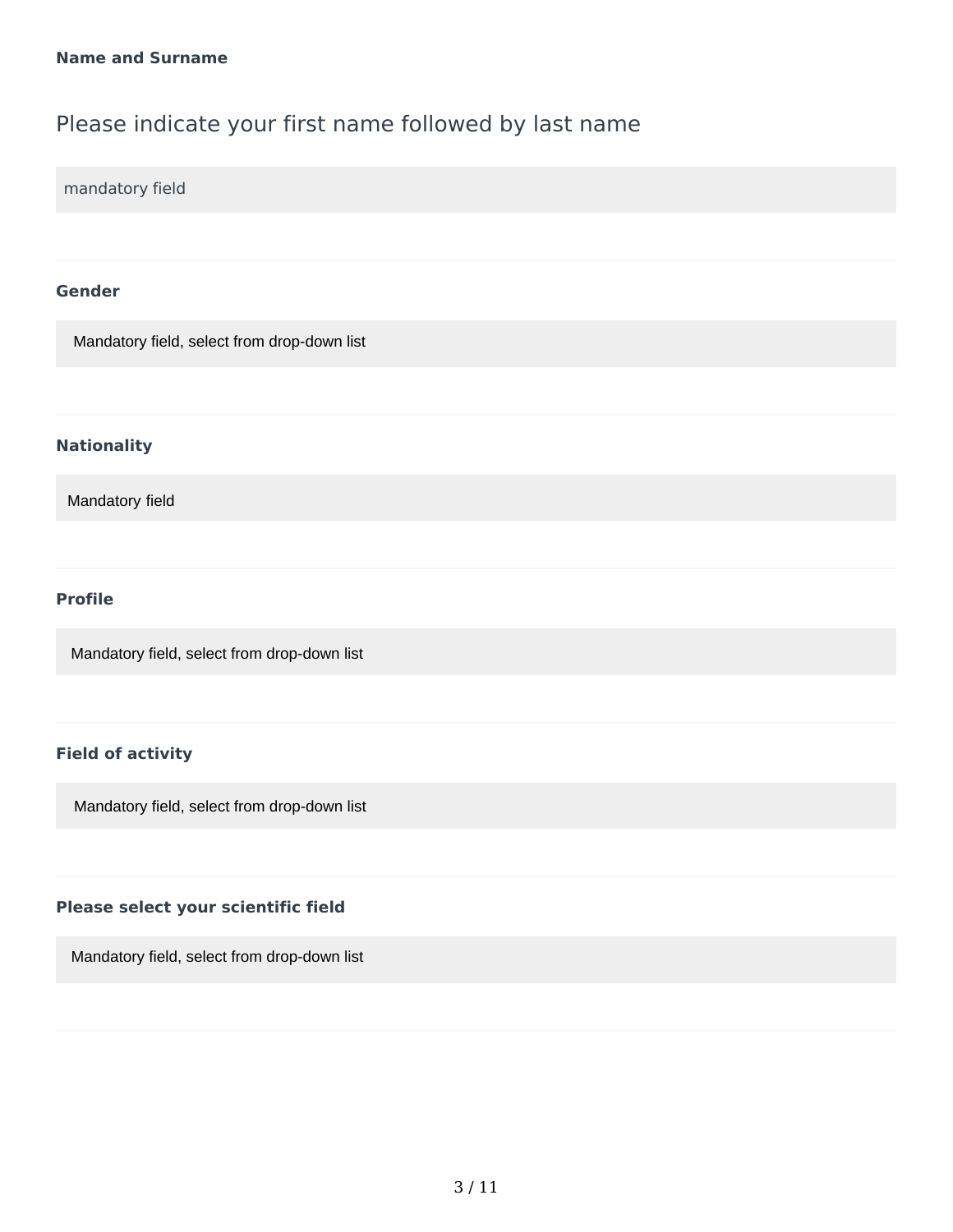Please indicate the name of the Institution where you are currently working or studying

Mandatory field

#### **Institution status**

Please indicate the legal status of the Institution where you are currently working or studying

Mandatory field, select from drop-down list

**Institution address and country**

### Please indicate the country where your current institution is based

Mandatory field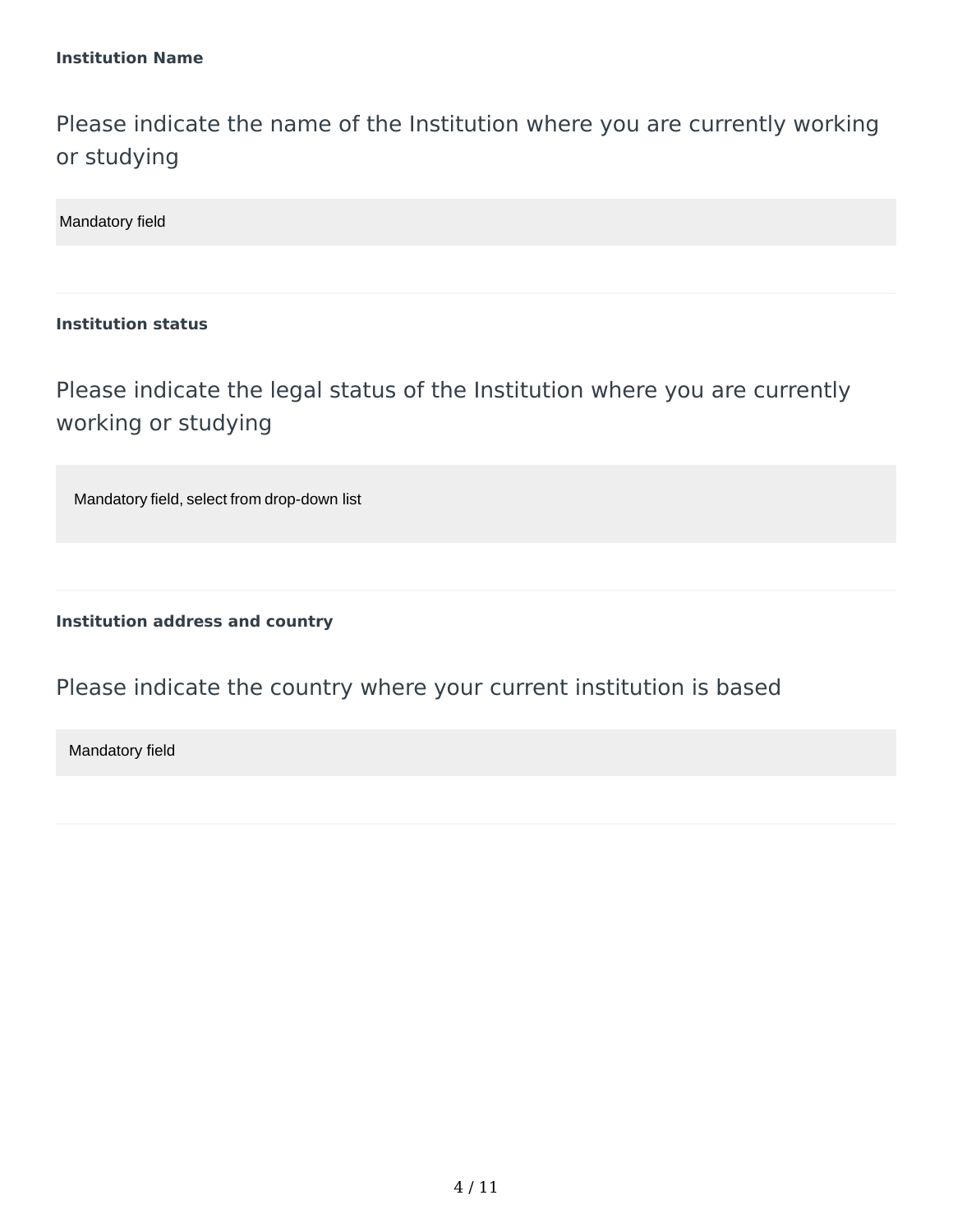Indicate the planned starting date of the access project, beginning from the first access of a user group member to an ATMO-ACCESS facility. In case individual access of users have different planned dates, please provide details in section A.2 and describe the planned organization in section B.1 – Experimental method and working plan".

Mandatory field, select date from calendar

**Access end date**

Please indicate the planned end date of the access project

Mandatory field, select date from calendar

**Potential flexibility of project dates?**

Please, indicate how flexible the planned access dates can be, providing details if necessary (e.g., need on specific climatic conditions)

Mandatory field

### **Does the user group include other members?**

Mandatory field, select from Multiple choice. If YES, details on each member of the user group will be requested in a following question in section A2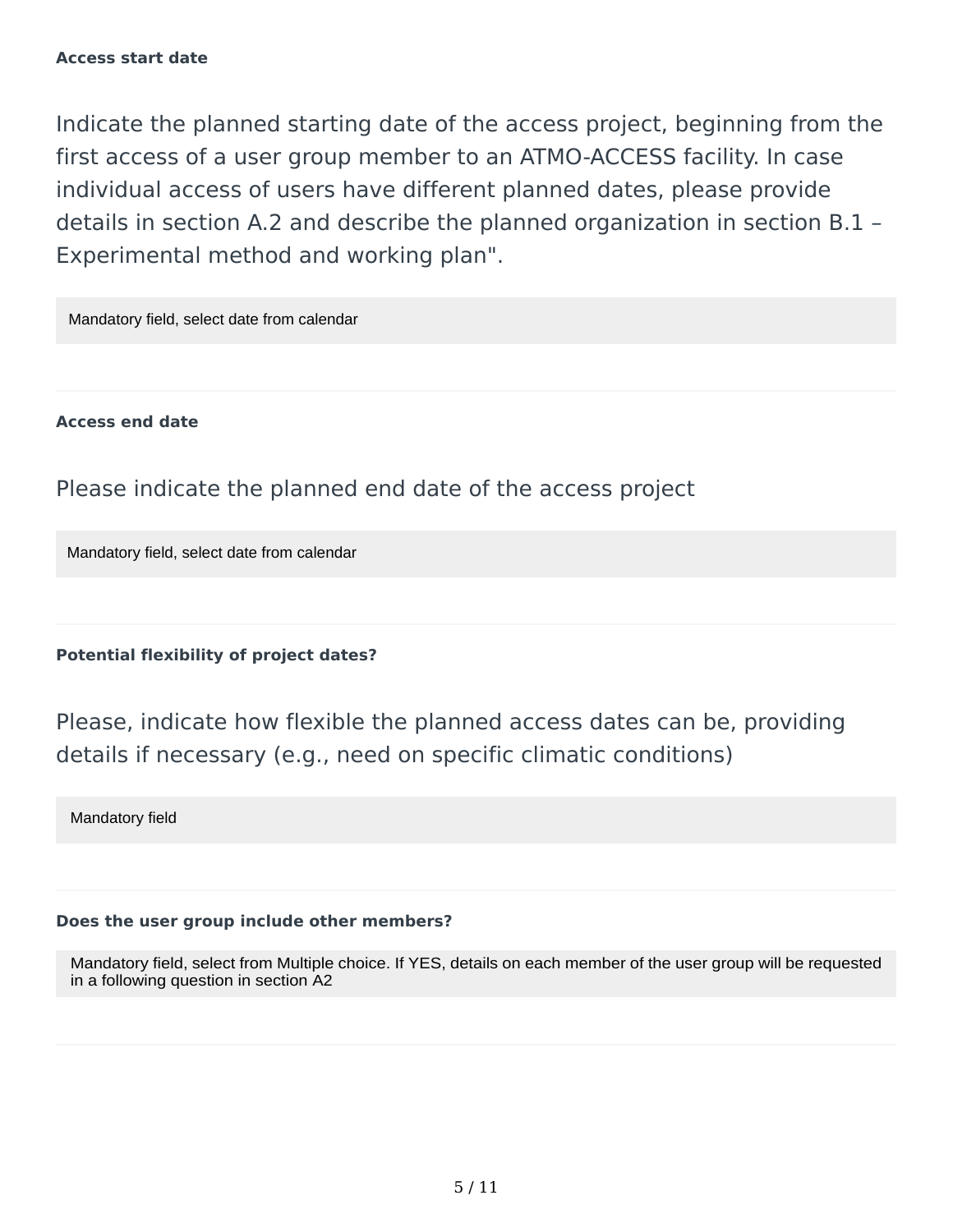#### **A.3 - Scientific excellence of the user group**

Are there any references/publications of the user group in the domain of the application?

Mandatory field, select from Multiple choice. If YES, details on the publications will be requested in a following question (see A.3.1). Otherwise, the applicant will be requested to upload a short CV

#### **A.3.1 Publications of the user group**

# List 5 publications of the user group in the domain of the application

Please provide a list of at least 5 recent, relevant publications of the participating scientists in the field of the project.

1 2

3

4

5

#### **A.4 - Information on the requested TransNational Access**

Information on the proposed access project

#### **Facilities to be accessed via ATMO-ACCESS**

**Proposed mode / form of access**

Mandatory field, select from multiple choice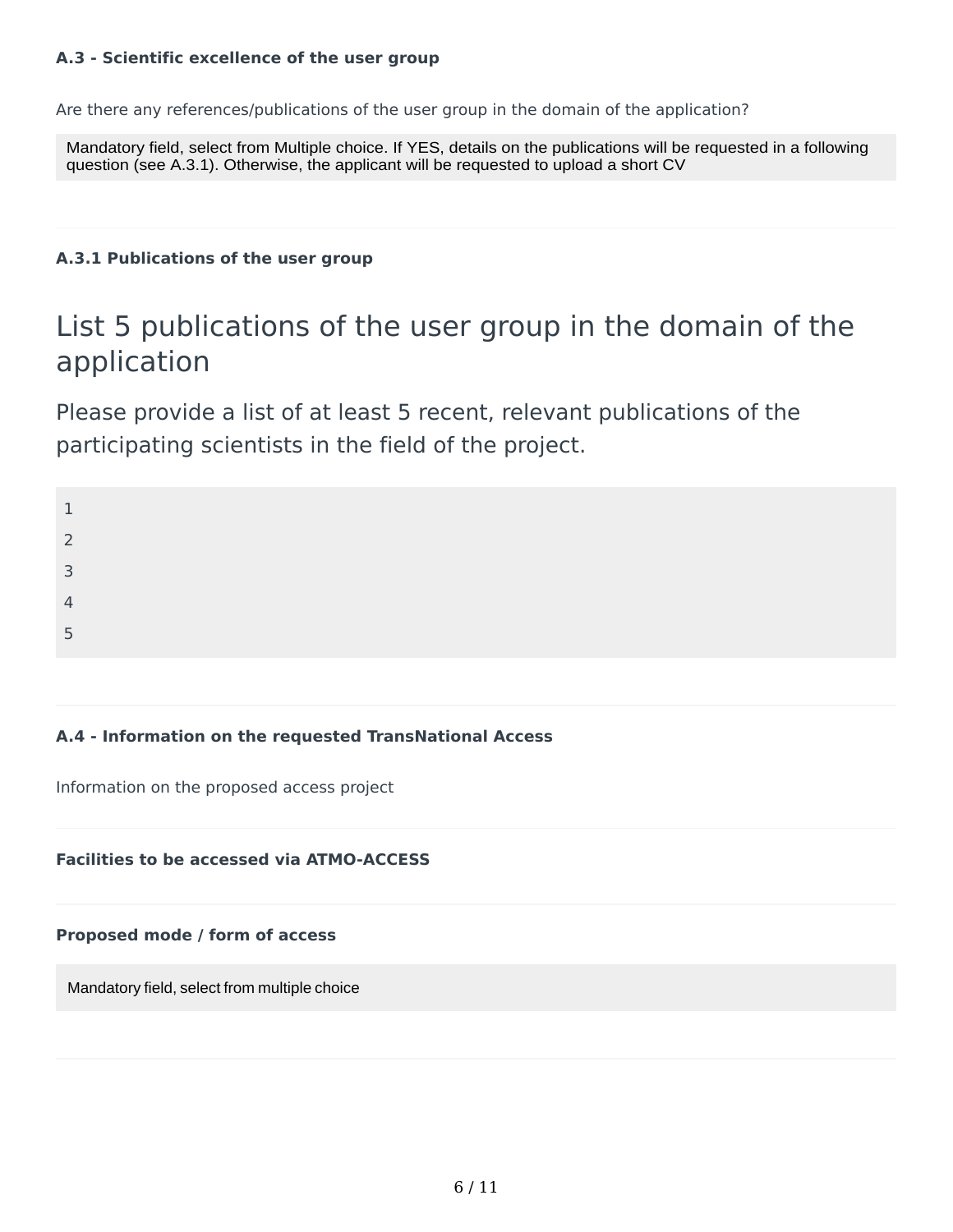Select the facility/ies you are willing to access. The list provides the Facility's name, two-digit Country code and the type of facility (OBS for Observation facilities, ASC for Atmospheric Simulation Chambers, MOB for Mobile facilities, CL for Central Laboratories).

Tick all that apply

### **Responses Selected:**

Facility short name, Country code, type of facility

#### **Type of access requested**

Mandatory field, select from Multiple choice

#### **Are you a new user?**

### New user is a user that has never accessed the requested facility-ies before

Mandatory field, select from Multiple choice

#### **Is there a facility similar to that/all those you wish to utilize in the country where you work?**

Mandatory field, select from Multiple choice

### **Have you discussed the proposal with the access provider/s?**

Mandatory field, select from Multiple choice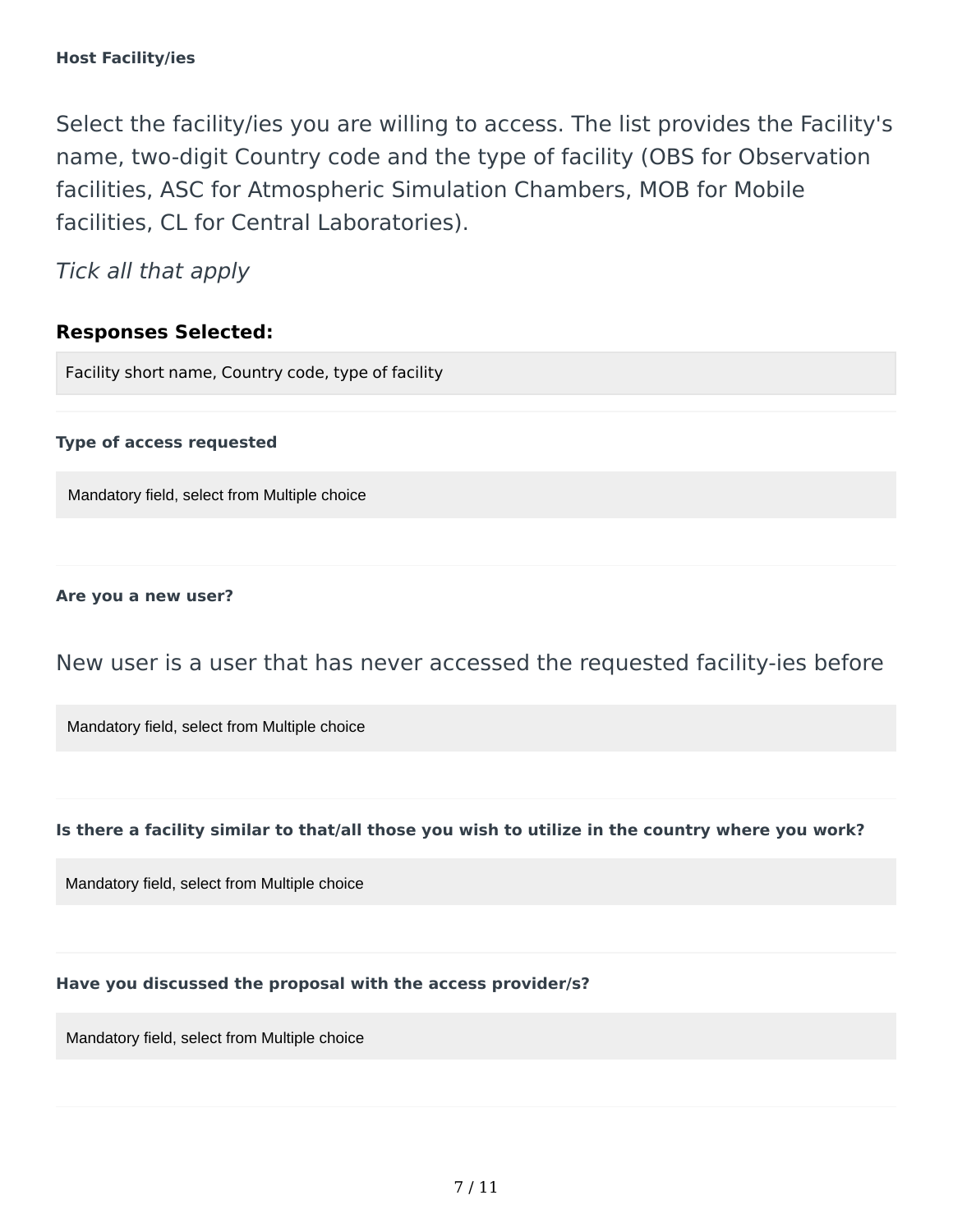Please pay attention when selecting the category of service, as the form is different based on this selection. Anyway, if halfway you realize that another category applies better, you can always go back to this section and change the preference. Whenever you go back and then forward again, the form automatically saves the answers so that you don't have to fill them in again. That works until the final submission of the form.

Mandatory field, select from Multiple choice

**Please specify the scientific domains of the project. Highlight any cross-disciplinary aspect of the access, if applicable**

Mandatory field

**Title & Acronym of the project**

Mandatory field

**Page 2 of 3**

# **PART B – Detailed information for training services only**

**Indicate the training event for which you are applying (if applicable, please refer to specific courses organized by the facility, customised training services, etc.)**

Mandatory field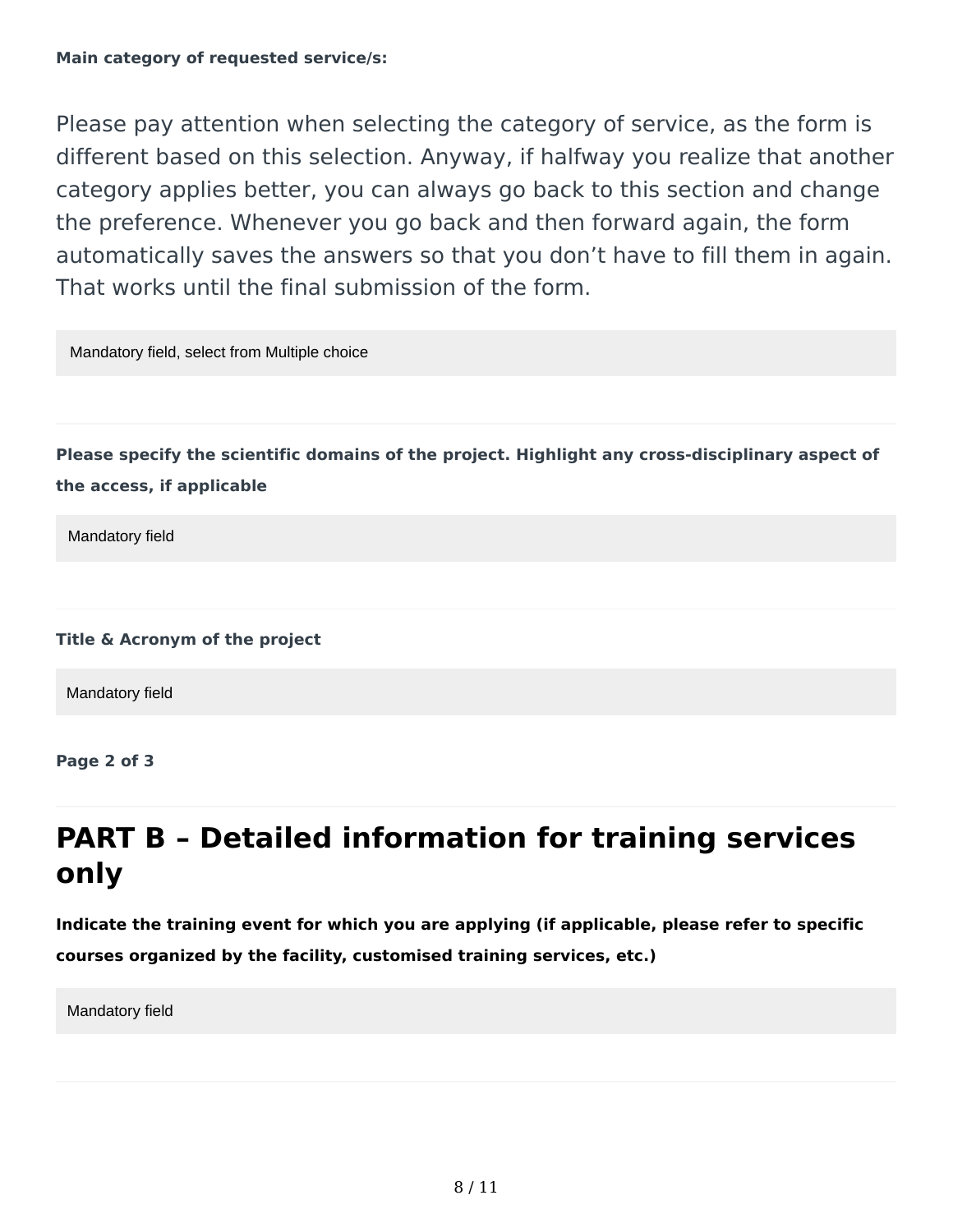#### **Training objectives (max 1300 characters)**

Please, explain why you are applying for this training, what you hope to learn from it, describe your training requirements in the scientific and technological scope and/or how it will benefit your professional development

Mandatory field

# **B.2 - Further assistance needed from / at the facility during access**

**Onsite support is offered free of charge but details need to be provided**

# **Administrative / logistical support**

Please, describe the type of administrative and logistic assistance needed from the facility/at the facility.

Mandatory field

**Technological / scientific support**

Please, describe the type of technological and scientific support needed from the facility/at the facility.

Mandatory field

**Other**

Please describe any other type of support needed

Mandatory field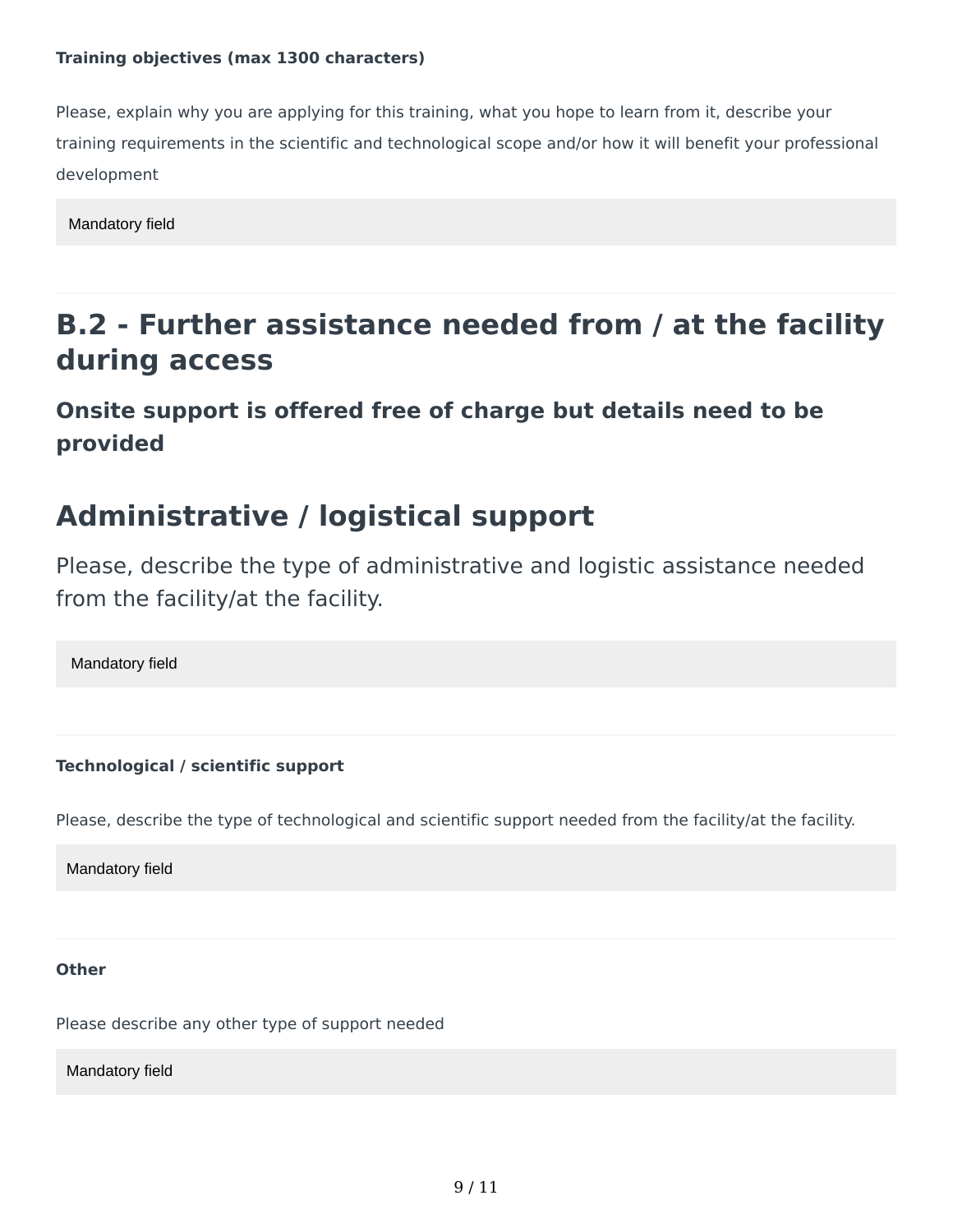#### This section only shows for physical access B.4 - Estimated user's travel & subsistence costs, in EUR or combination physical -remote

Limited financial support is available upon request and is only intended to facilitate TNA but cannot guarantee full reimbursement of travel expenses of the participating users. Users are encouraged to use any other funding available to them (i.e., from other projects) to cover the remaining fraction of T&S costs. Reimbursement should be based on the most economical rates available.

| Travel costs per person      | mandatory field - insert the value |
|------------------------------|------------------------------------|
| Number of persons travelling | mandatory field - insert the value |
| Total travel costs           | automatically calculated field     |

| Daily subsistence costs per person                                                                                  | mandatory field - insert the value |
|---------------------------------------------------------------------------------------------------------------------|------------------------------------|
| Number of travel days counting all the persons<br>travelling (For example: 3 days x 3 persons<br>travelling = $9$ ) | mandatory field - insert the value |
| Total subsistence costs                                                                                             | automatically calculated field     |

#### **Total estimated T&S costs**

automatically calculated field

#### **Financial contribution requested to ATMO-ACCESS**

(up to max 30-40% of the total estimated T&S costs)

mandatory field - insert the value